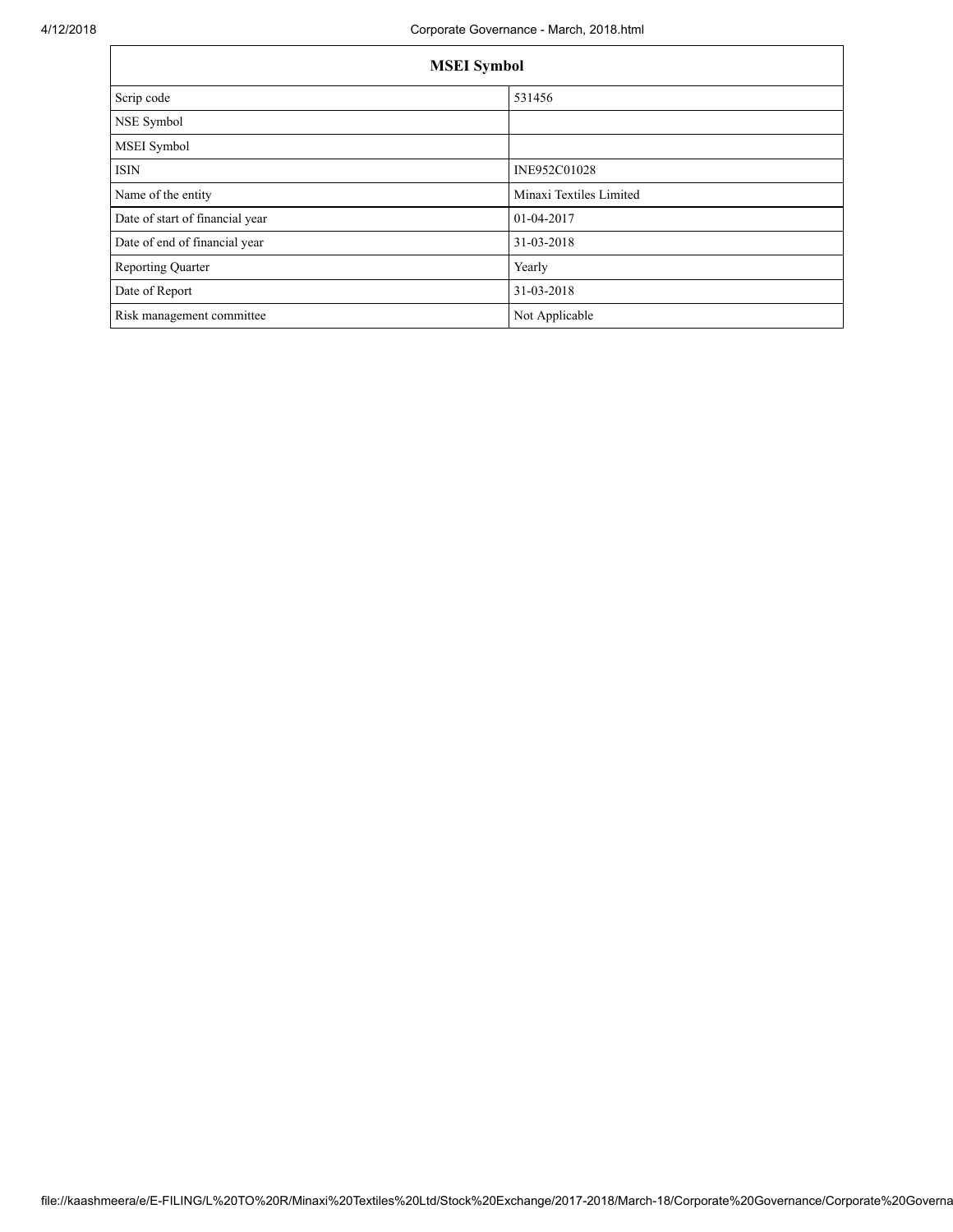| Annexure I                                                                                |  |  |  |  |
|-------------------------------------------------------------------------------------------|--|--|--|--|
| Annexure I to be submitted by listed entity on quarterly basis                            |  |  |  |  |
| I. Composition of Board of Directors                                                      |  |  |  |  |
| Disclosure of notes on composition of board of directors explanatory                      |  |  |  |  |
| Is there any change in information of board of directors compare to previous quarter   No |  |  |  |  |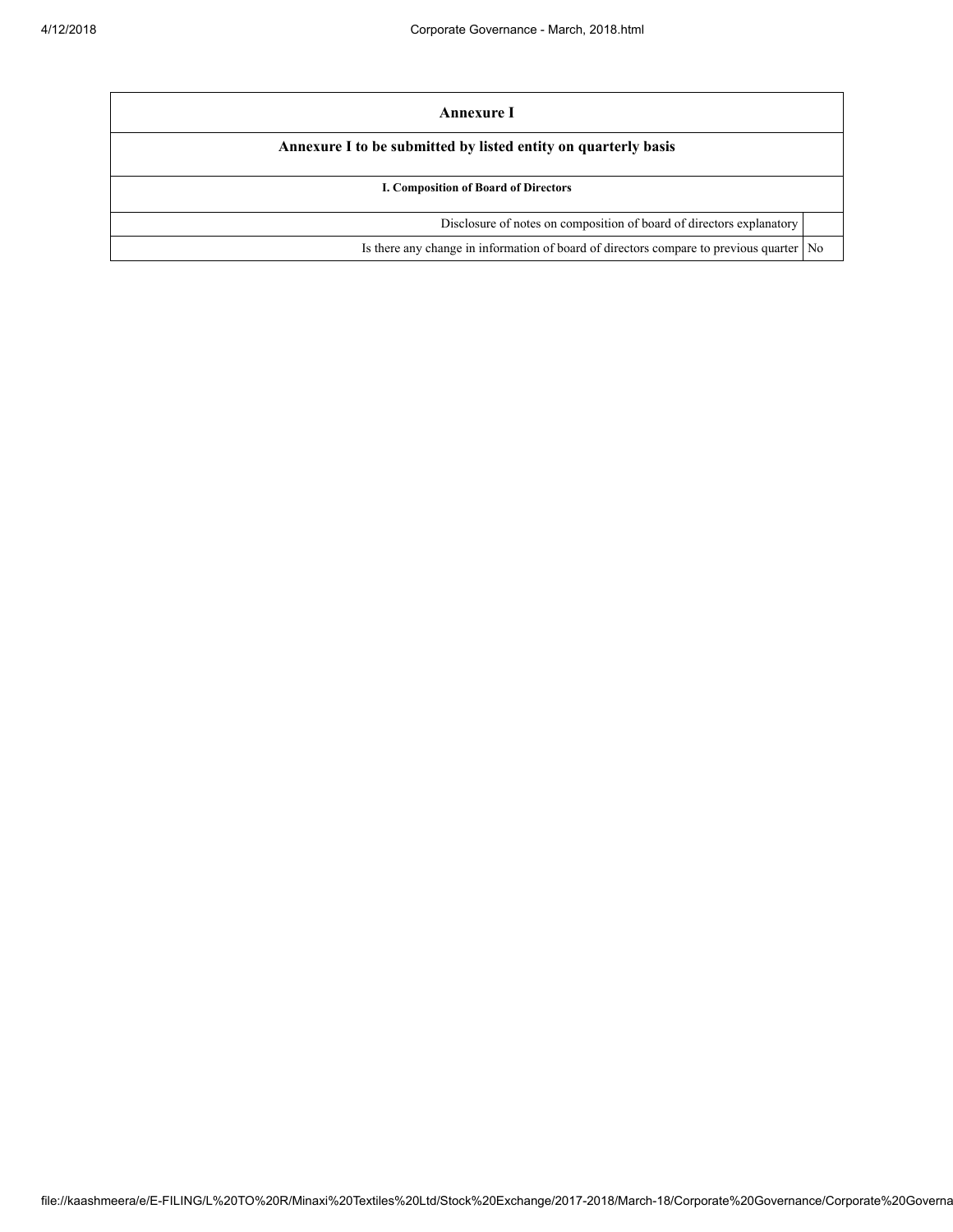| Annexure 1                                                                        |  |  |  |
|-----------------------------------------------------------------------------------|--|--|--|
| <b>II. Composition of Committees</b>                                              |  |  |  |
| Disclosure of notes on composition of committees explanatory                      |  |  |  |
| Is there any change in information of committees compare to previous quarter   No |  |  |  |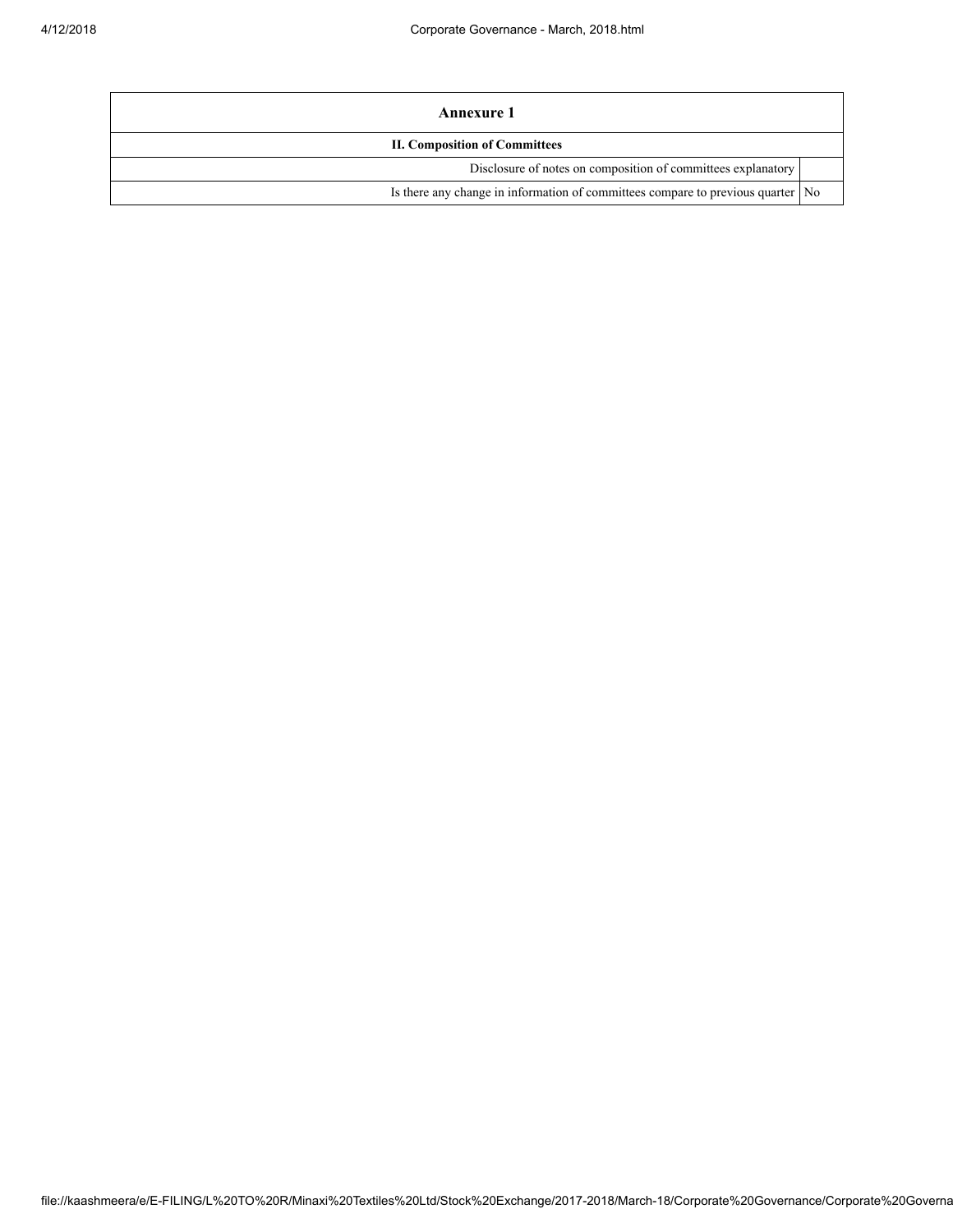|     | <b>Audit Committee Details</b> |                           |                         |                         |         |  |  |
|-----|--------------------------------|---------------------------|-------------------------|-------------------------|---------|--|--|
| -Sr | DIN Number                     | Name of Committee members | Category 1 of directors | Category 2 of directors | Remarks |  |  |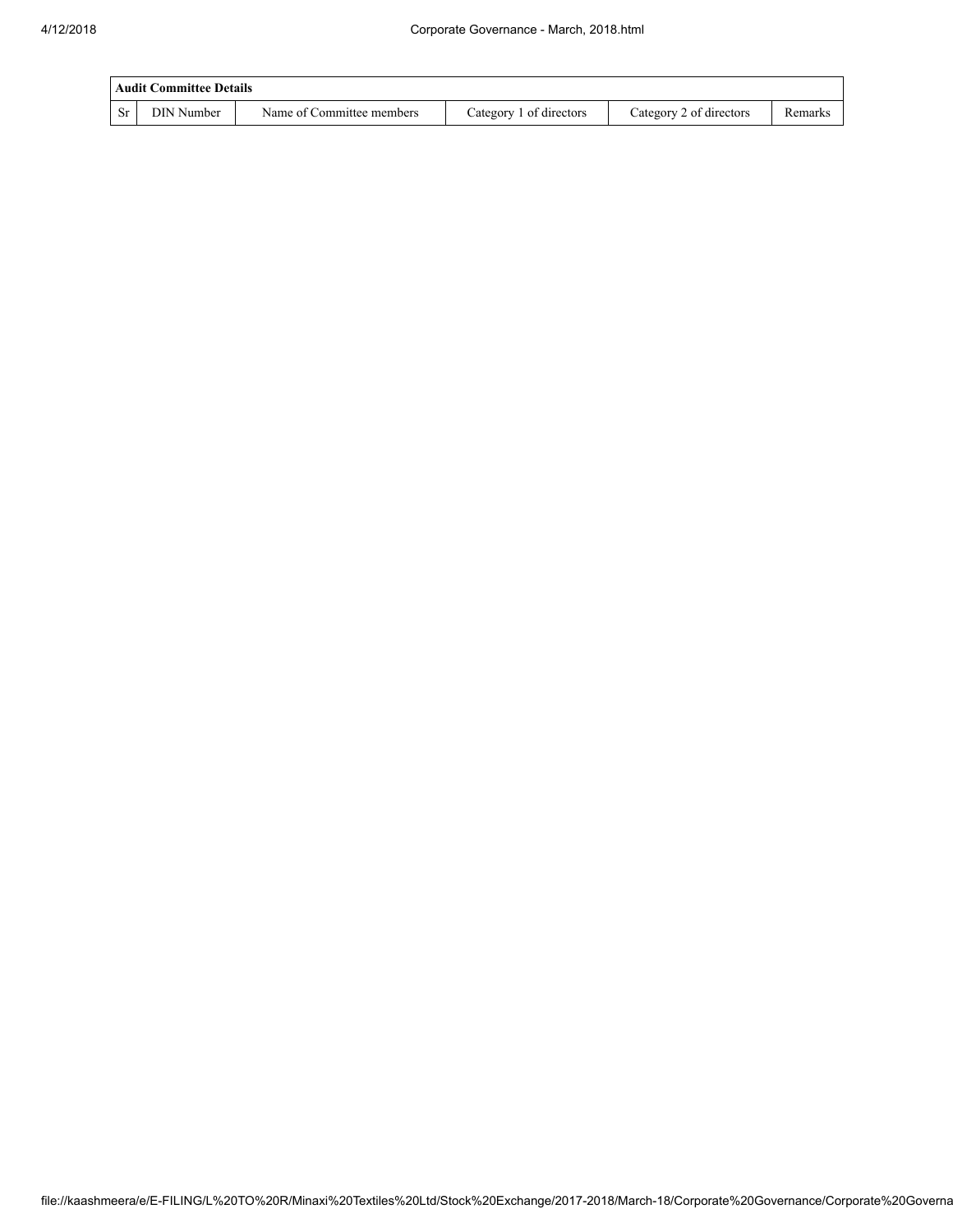| Nomination and remuneration committee |            |                           |                         |                         |         |  |
|---------------------------------------|------------|---------------------------|-------------------------|-------------------------|---------|--|
| <b>Sr</b>                             | DIN Number | Name of Committee members | Category 1 of directors | Category 2 of directors | Remarks |  |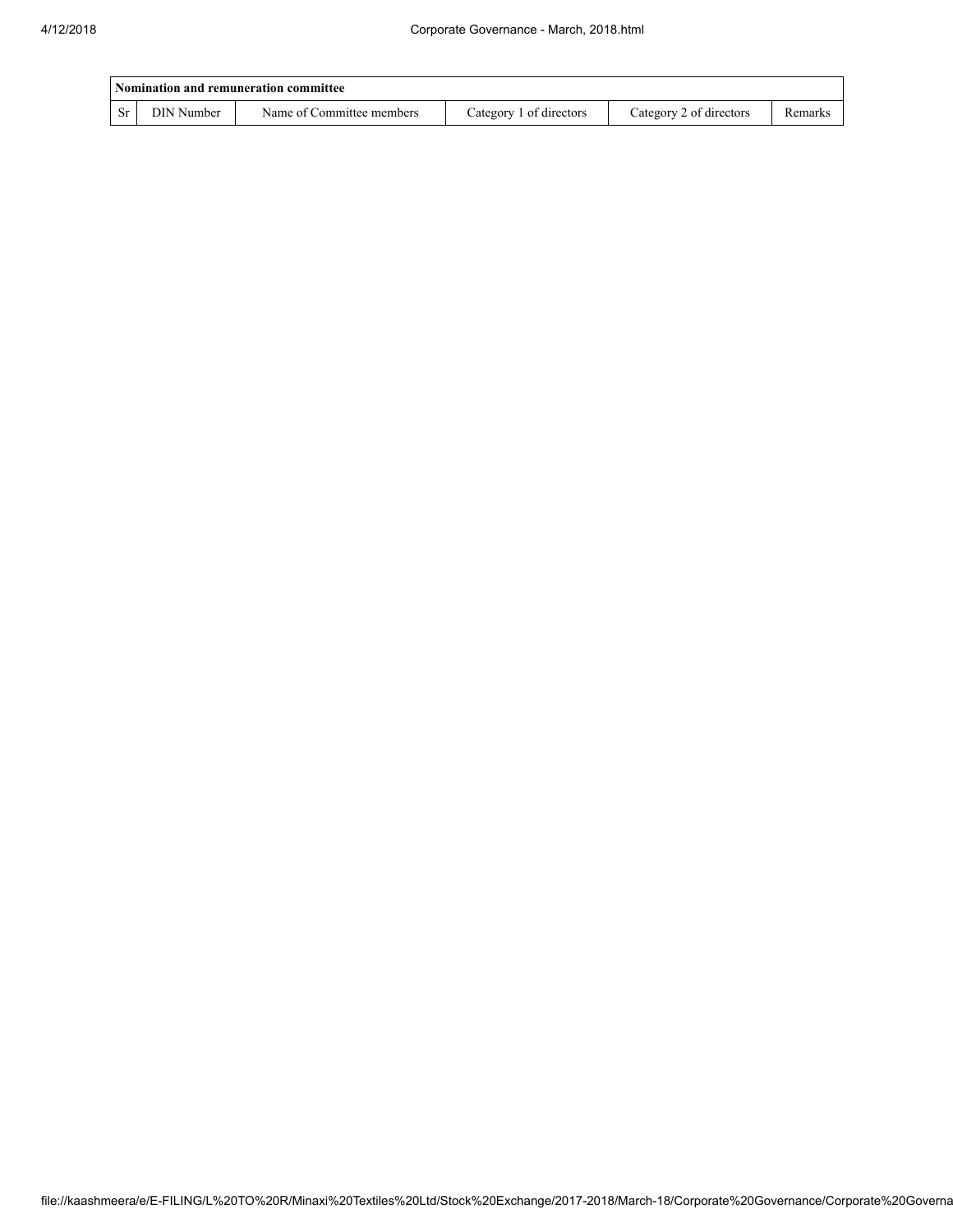| <b>Stakeholders Relationship Committee</b> |            |                           |                         |                         |         |  |
|--------------------------------------------|------------|---------------------------|-------------------------|-------------------------|---------|--|
| <b>Sr</b>                                  | DIN Number | Name of Committee members | Category 1 of directors | Category 2 of directors | Remarks |  |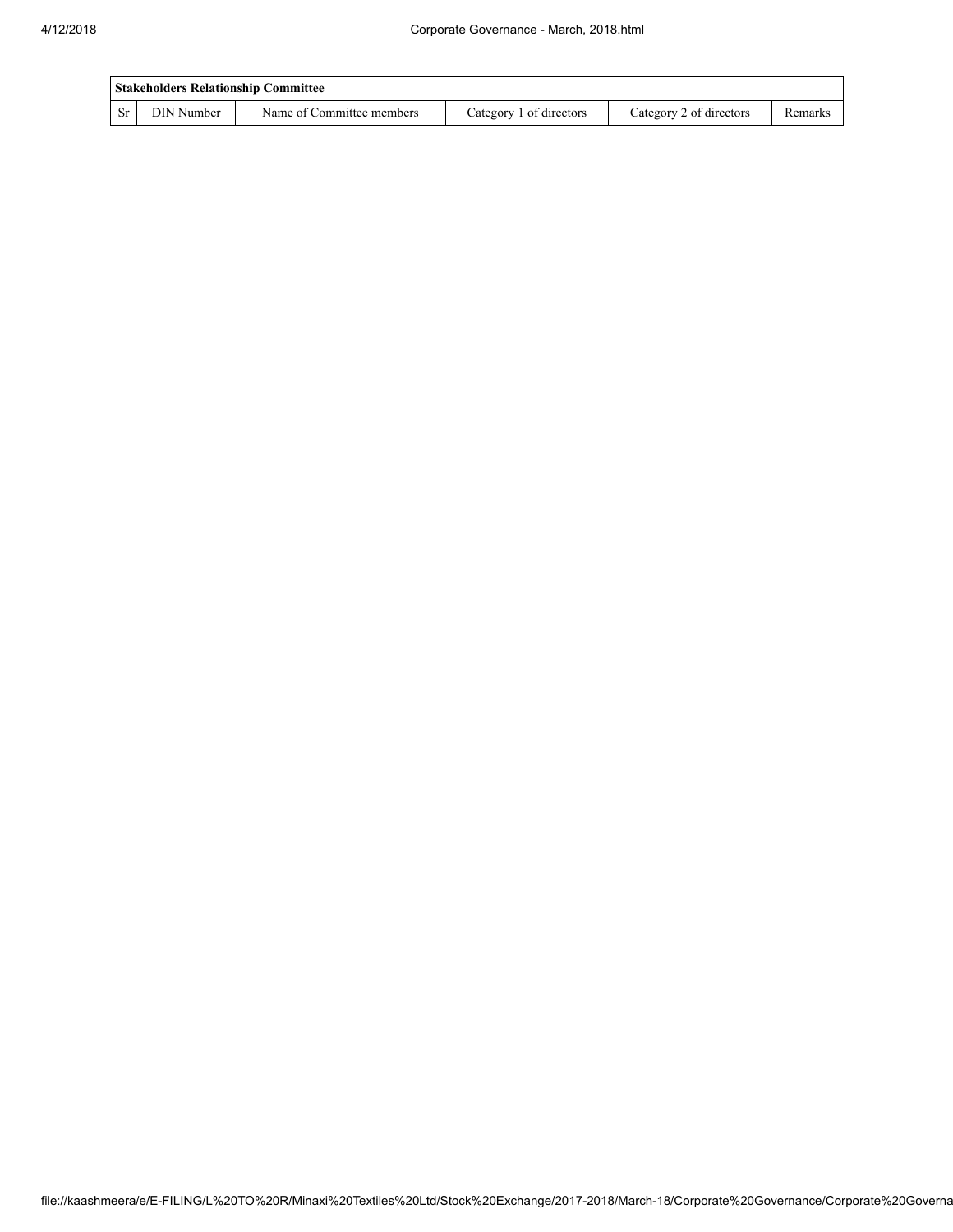| <b>Risk Management Committee</b> |            |                           |                         |                         |         |  |
|----------------------------------|------------|---------------------------|-------------------------|-------------------------|---------|--|
|                                  | DIN Number | Name of Committee members | Category 1 of directors | Category 2 of directors | Remarks |  |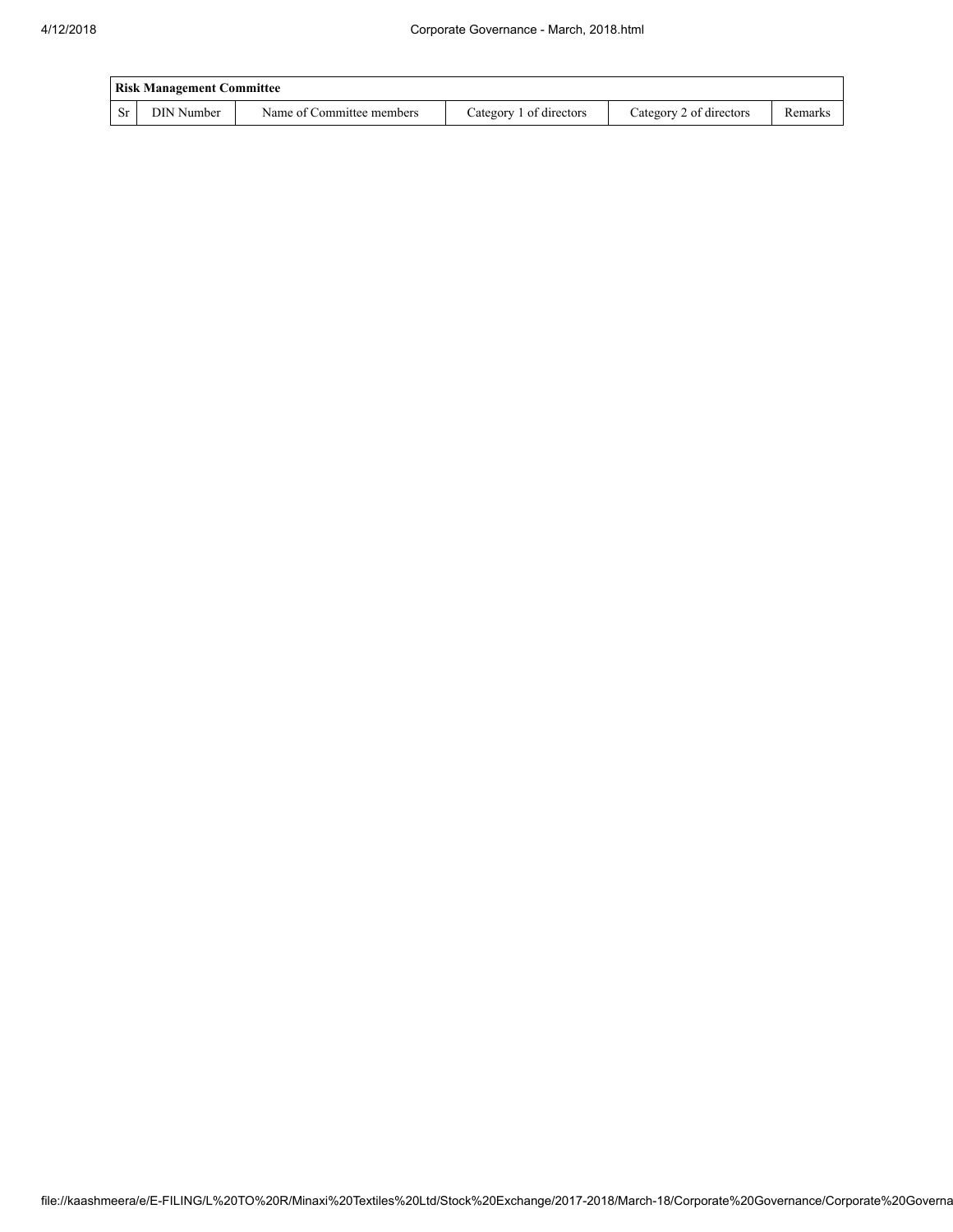|      | Corporate Social Responsibility Committee |                           |                         |                         |         |  |
|------|-------------------------------------------|---------------------------|-------------------------|-------------------------|---------|--|
| - Sr | DIN Number                                | Name of Committee members | Category 1 of directors | Category 2 of directors | Remarks |  |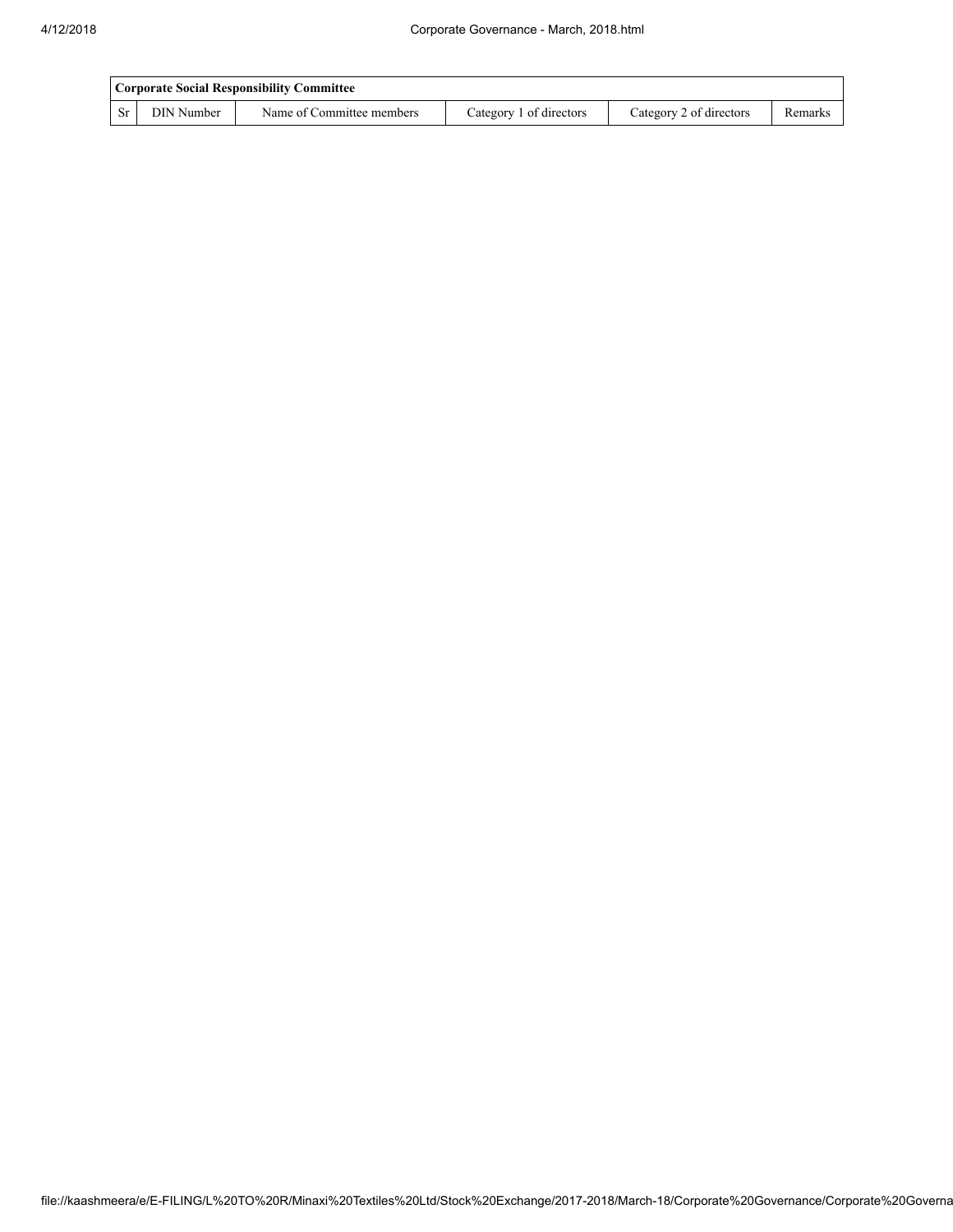| <b>Other Committee</b> |                                                                                                                                     |  |  |  |  |  |
|------------------------|-------------------------------------------------------------------------------------------------------------------------------------|--|--|--|--|--|
|                        | Sr   DIN Number   Name of Committee members   Name of other committee   Category 1 of directors   Category 2 of directors   Remarks |  |  |  |  |  |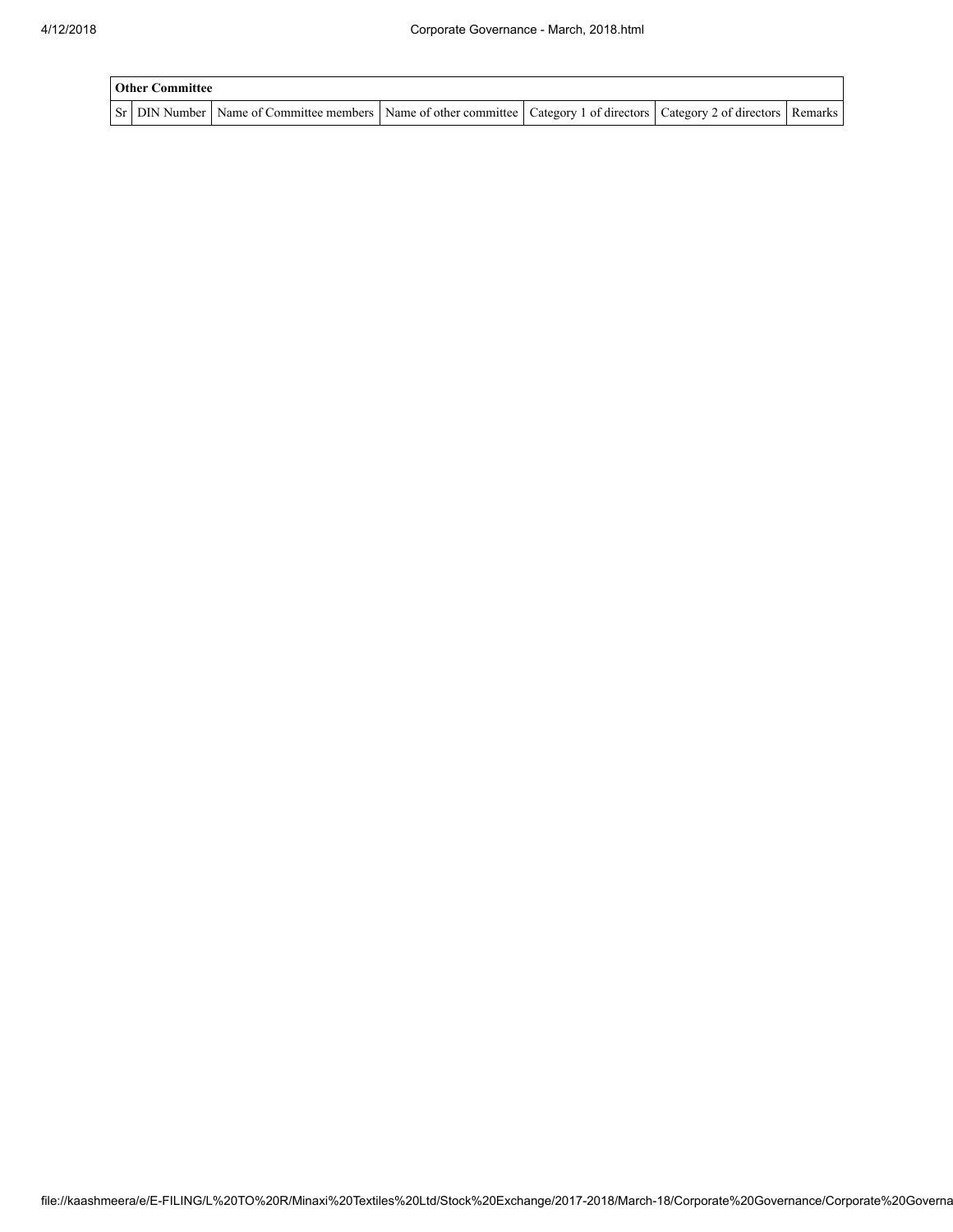Г

|                | <b>Annexure 1</b>                                      |                                                                  |                                                                |  |  |  |  |
|----------------|--------------------------------------------------------|------------------------------------------------------------------|----------------------------------------------------------------|--|--|--|--|
|                | <b>Annexure 1</b>                                      |                                                                  |                                                                |  |  |  |  |
|                | <b>III. Meeting of Board of Directors</b>              |                                                                  |                                                                |  |  |  |  |
|                |                                                        | Disclosure of notes on meeting of board of directors explanatory |                                                                |  |  |  |  |
| <b>Sr</b>      | Date(s) of meeting (if any) in the<br>previous quarter | Date(s) of meeting (if any) in the<br>current quarter            | Maximum gap between any two consecutive (in<br>number of days) |  |  |  |  |
| $\mathbf{1}$   | 12-12-2017                                             |                                                                  |                                                                |  |  |  |  |
| $\overline{2}$ |                                                        | 08-01-2018                                                       | 26                                                             |  |  |  |  |
| $\mathfrak{Z}$ |                                                        | 31-01-2018                                                       | 22                                                             |  |  |  |  |
| $\overline{4}$ |                                                        | 12-02-2018                                                       | 11                                                             |  |  |  |  |
| 5              |                                                        | 27-02-2018                                                       | 14                                                             |  |  |  |  |
| 6              |                                                        | 05-03-2018                                                       | 5                                                              |  |  |  |  |
| $\overline{7}$ |                                                        | 24-03-2018                                                       | 18                                                             |  |  |  |  |
| 8              |                                                        | 30-03-2018                                                       | 5                                                              |  |  |  |  |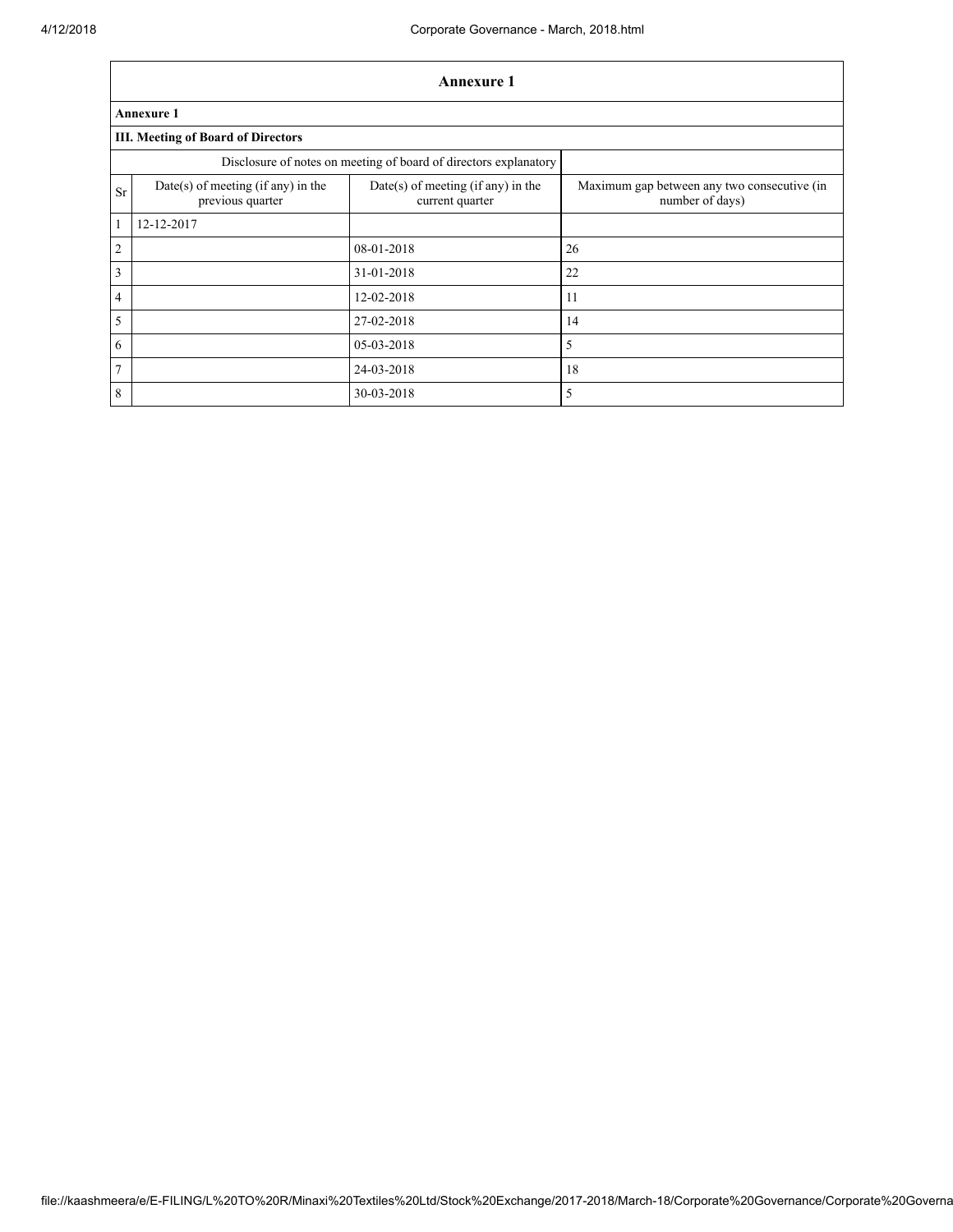|           | <b>Annexure 1</b>                                        |                                                                     |                                                     |                                 |                                                                     |                                                                               |                               |  |  |
|-----------|----------------------------------------------------------|---------------------------------------------------------------------|-----------------------------------------------------|---------------------------------|---------------------------------------------------------------------|-------------------------------------------------------------------------------|-------------------------------|--|--|
|           | <b>IV. Meeting of Committees</b>                         |                                                                     |                                                     |                                 |                                                                     |                                                                               |                               |  |  |
|           | Disclosure of notes on meeting of committees explanatory |                                                                     |                                                     |                                 |                                                                     |                                                                               |                               |  |  |
| <b>Sr</b> | Name of<br>Committee                                     | $Date(s)$ of meeting of<br>the committee in the<br>relevant quarter | Whether<br>requirement of<br>Ouorum met<br>(Yes/No) | Requirement<br>of Ouorum<br>met | $Date(s)$ of meeting<br>of the committee in<br>the previous quarter | Maximum gap between<br>any two consecutive<br>meetings (in number of<br>days) | Name of<br>other<br>committee |  |  |
|           | Audit<br>Committee                                       | 12-02-2018                                                          | Yes                                                 | 4                               | 12-12-2017                                                          | -61                                                                           |                               |  |  |
| 2         | <b>Stakeholders</b><br>Relationship<br>Committee         | 12-02-2018                                                          | Yes                                                 | 4                               | 12-12-2017                                                          | -61                                                                           |                               |  |  |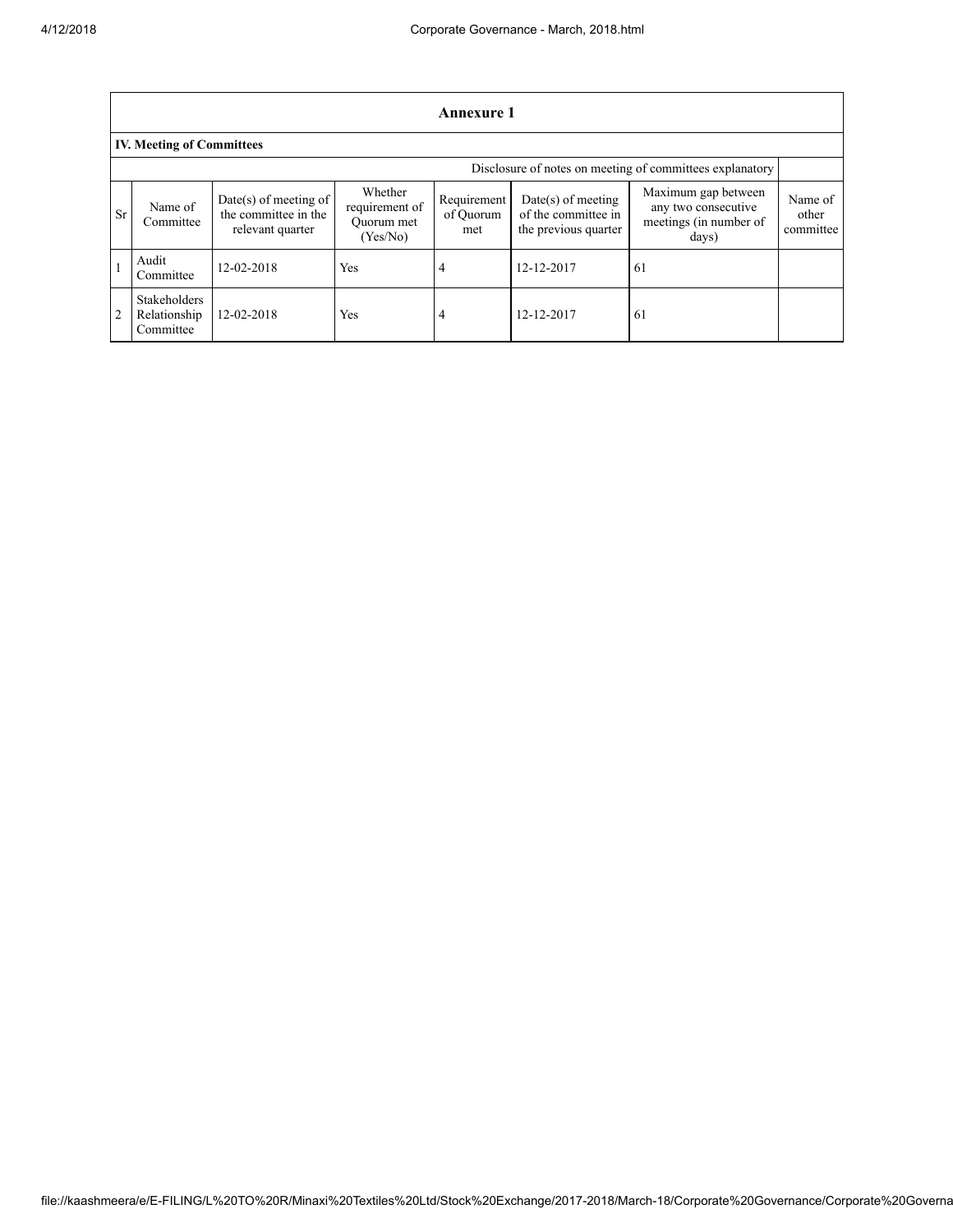|   | Annexure 1                                                                                                |                                  |                                                                    |  |  |  |
|---|-----------------------------------------------------------------------------------------------------------|----------------------------------|--------------------------------------------------------------------|--|--|--|
|   | <b>V. Related Party Transactions</b>                                                                      |                                  |                                                                    |  |  |  |
|   | Subject                                                                                                   | Compliance status<br>(Yes/No/NA) | If status is "No" details of non-<br>compliance may be given here. |  |  |  |
|   | Whether prior approval of audit committee obtained                                                        | NA                               |                                                                    |  |  |  |
| 2 | Whether shareholder approval obtained for material RPT                                                    | NA                               |                                                                    |  |  |  |
|   | Whether details of RPT entered into pursuant to omnibus approval<br>have been reviewed by Audit Committee | NA                               |                                                                    |  |  |  |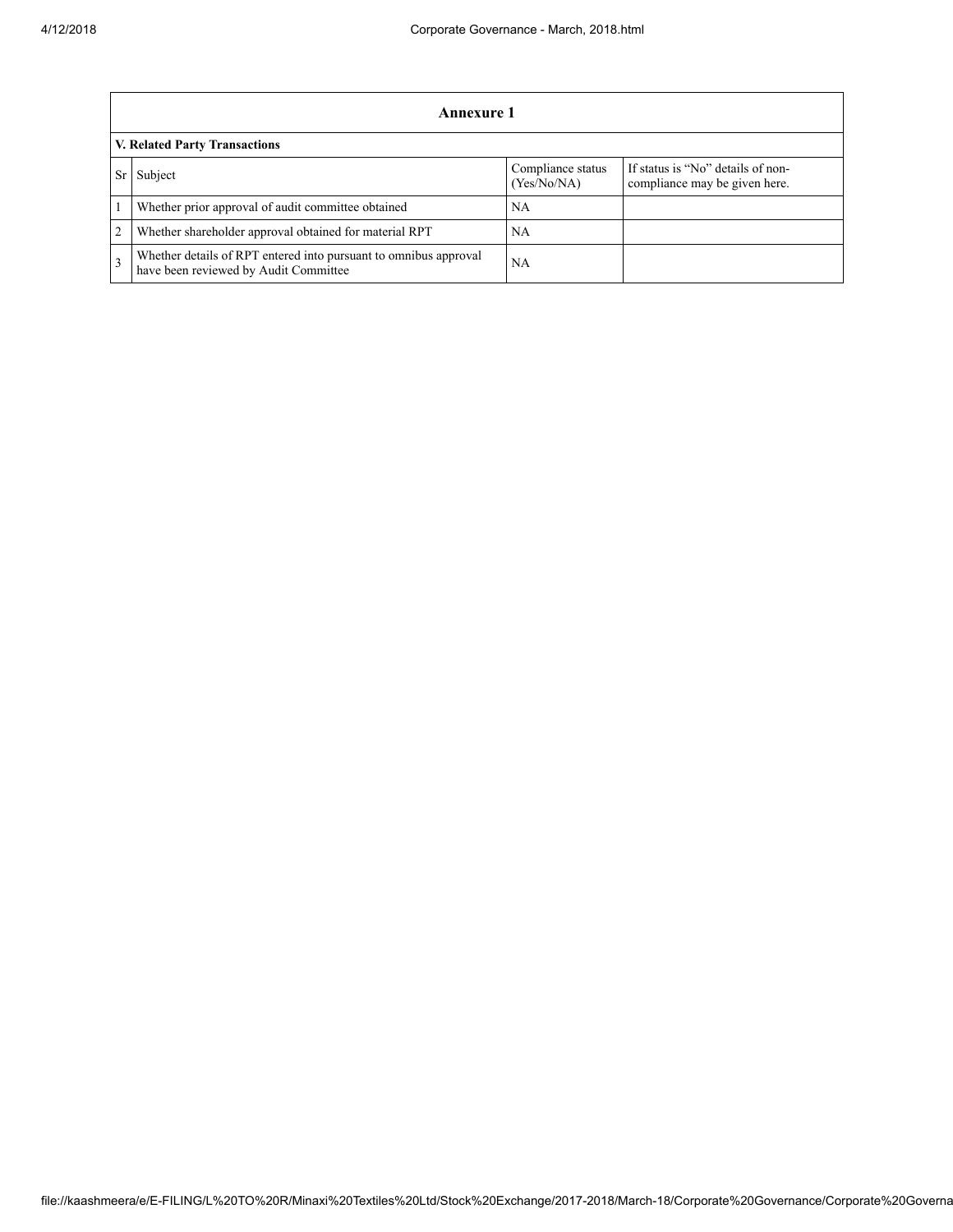|                | Annexure 1                                                                                                                                                                                                      |                               |  |  |
|----------------|-----------------------------------------------------------------------------------------------------------------------------------------------------------------------------------------------------------------|-------------------------------|--|--|
|                | <b>VI.</b> Affirmations                                                                                                                                                                                         |                               |  |  |
| Sr             | Subject                                                                                                                                                                                                         | Compliance<br>status (Yes/No) |  |  |
|                | The composition of Board of Directors is in terms of SEBI (Listing obligations and disclosure requirements)<br>Regulations, 2015                                                                                | <b>Yes</b>                    |  |  |
| $\overline{c}$ | The composition of the following committees is in terms of SEBI(Listing obligations and disclosure requirements)<br>Regulations, 2015 a. Audit Committee                                                        | <b>Yes</b>                    |  |  |
| $\mathbf{3}$   | The composition of the following committees is in terms of SEBI(Listing obligations and disclosure requirements)<br>Regulations, 2015. b. Nomination & remuneration committee                                   | <b>Yes</b>                    |  |  |
| $\overline{4}$ | The composition of the following committees is in terms of SEBI(Listing obligations and disclosure requirements)<br>Regulations, 2015. c. Stakeholders relationship committee                                   | <b>Yes</b>                    |  |  |
| 5              | The composition of the following committees is in terms of SEBI(Listing obligations and disclosure requirements)<br>Regulations, 2015. d. Risk management committee (applicable to the top 100 listed entities) | <b>NA</b>                     |  |  |
| 6              | The committee members have been made aware of their powers, role and responsibilities as specified in SEBI<br>(Listing obligations and disclosure requirements) Regulations, 2015.                              | <b>Yes</b>                    |  |  |
| $\overline{7}$ | The meetings of the board of directors and the above committees have been conducted in the manner as specified in<br>SEBI (Listing obligations and disclosure requirements) Regulations, 2015.                  | Yes                           |  |  |
| 8              | This report and/or the report submitted in the previous quarter has been placed before Board of Directors.                                                                                                      | <b>Yes</b>                    |  |  |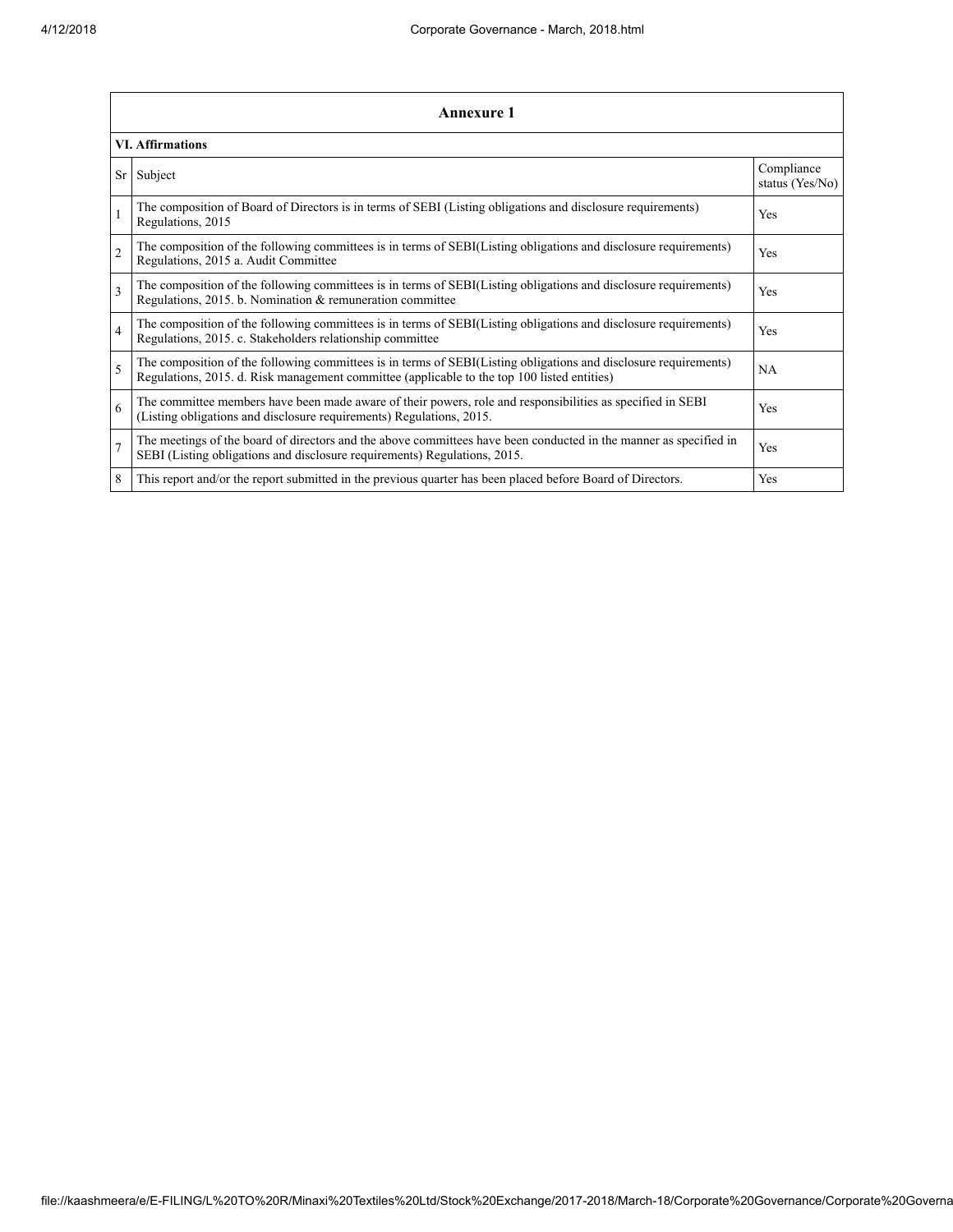| <b>Annexure 1</b> |                   |                    |
|-------------------|-------------------|--------------------|
| . Sr              | Subject           | Compliance status  |
|                   | Name of signatory | Bharatbhai P.Patel |
|                   | Designation       | Managing Director  |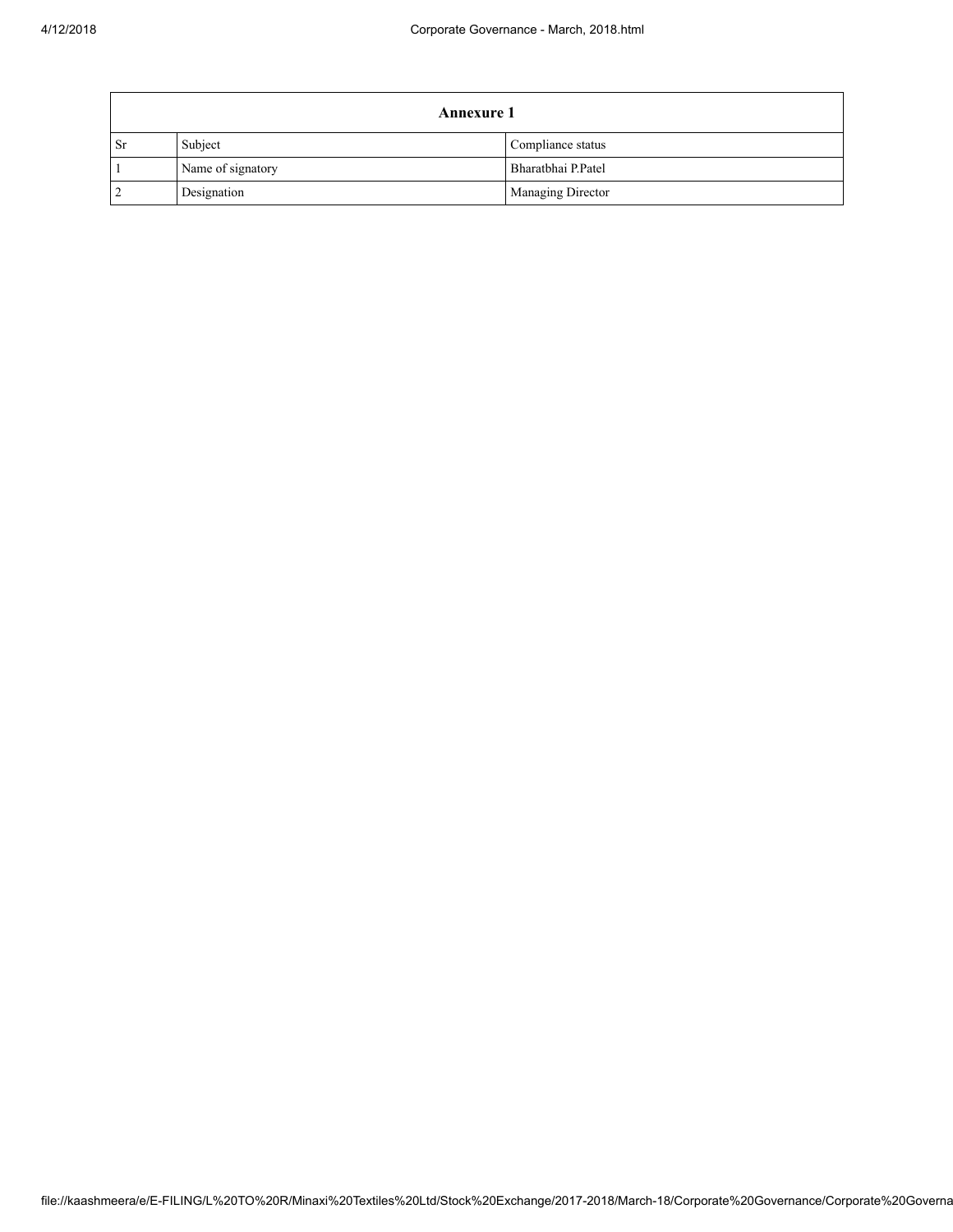|                | <b>Annexure II</b>                                                         |                                  |                                                                                                                 |                        |  |  |
|----------------|----------------------------------------------------------------------------|----------------------------------|-----------------------------------------------------------------------------------------------------------------|------------------------|--|--|
|                |                                                                            |                                  | Annexure II to be submitted by listed entity at the end of the financial year (for the whole of financial year) |                        |  |  |
|                | I. Disclosure on website in terms of Listing Regulations                   |                                  |                                                                                                                 |                        |  |  |
| Sr             | Item                                                                       | Compliance status<br>(Yes/No/NA) | If status is "No" details of non-<br>compliance may be given here.                                              | Web address            |  |  |
|                | Details of business                                                        | <b>Yes</b>                       |                                                                                                                 | www.minaxitextiles.com |  |  |
| $\overline{2}$ | Terms and conditions of appointment of<br>independent directors            | Yes                              |                                                                                                                 | www.minaxitextiles.com |  |  |
| 3              | Composition of various committees of board<br>of directors                 | Yes                              |                                                                                                                 | www.minaxitextiles.com |  |  |
| $\overline{4}$ | Code of conduct of board of directors and<br>senior management personnel   | <b>Yes</b>                       |                                                                                                                 | www.minaxitextiles.com |  |  |
| 5              | Details of establishment of vigil mechanism/<br>Whistle Blower policy      | Yes                              |                                                                                                                 | www.minaxitextiles.com |  |  |
| 6              | Criteria of making payments to non-<br>executive directors                 | Yes                              |                                                                                                                 | www.minaxitextiles.com |  |  |
| $\overline{7}$ | Policy on dealing with related party<br>transactions                       | Yes                              |                                                                                                                 | www.minaxitextiles.com |  |  |
| 8              | Policy for determining 'material'<br>subsidiaries                          | <b>NA</b>                        |                                                                                                                 |                        |  |  |
| $\mathbf Q$    | Details of familiarization programmes<br>imparted to independent directors | Yes                              |                                                                                                                 | www.minaxitextiles.com |  |  |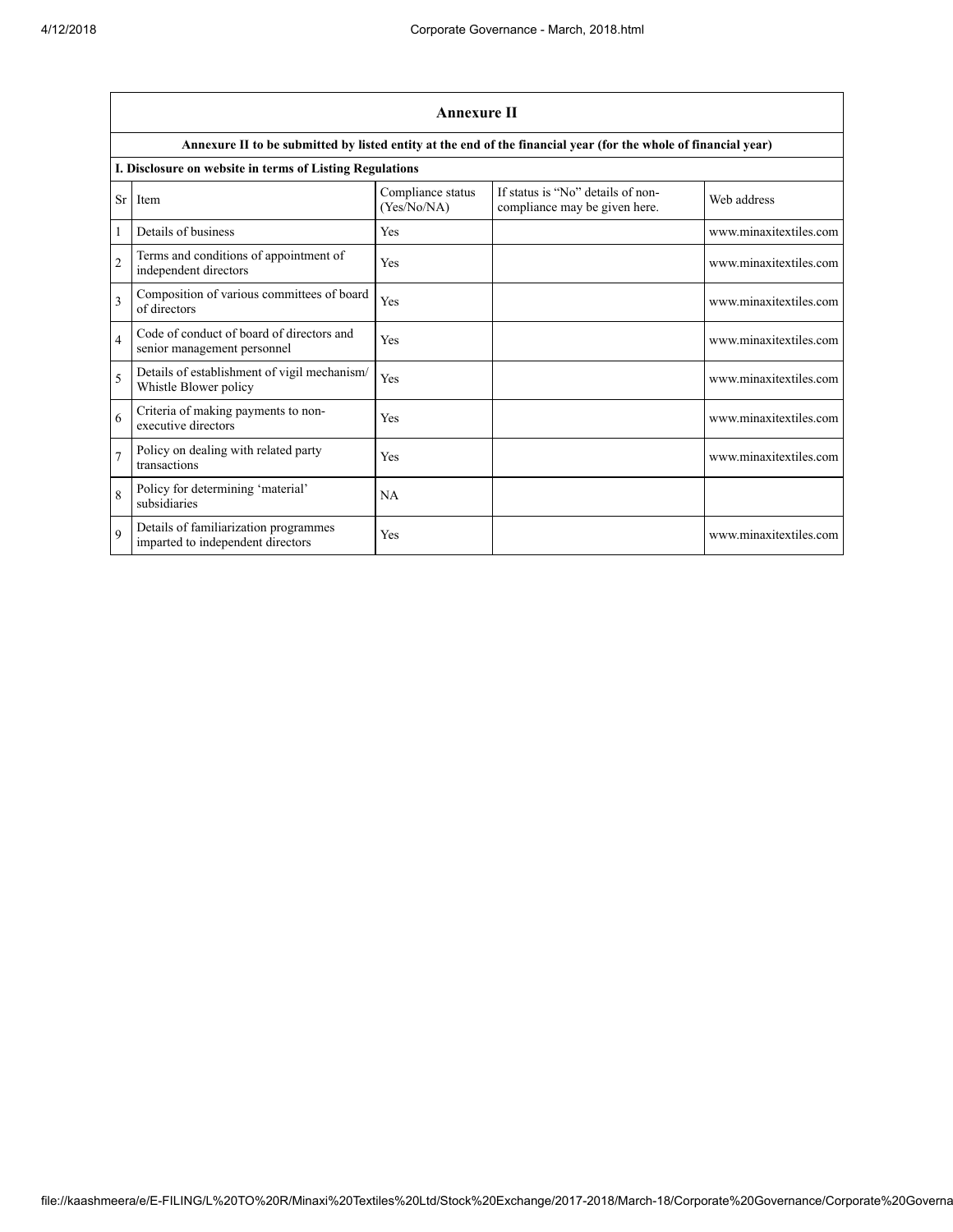|           | Annexure II                                                                                                                                   |                                     |                                                                      |                        |  |  |
|-----------|-----------------------------------------------------------------------------------------------------------------------------------------------|-------------------------------------|----------------------------------------------------------------------|------------------------|--|--|
|           | Annexure II to be submitted by listed entity at the end of the financial year (for the whole of financial year)                               |                                     |                                                                      |                        |  |  |
|           | I. Disclosure on website in terms of Listing Regulations                                                                                      |                                     |                                                                      |                        |  |  |
| <b>Sr</b> | Item                                                                                                                                          | Compliance<br>status<br>(Yes/No/NA) | If status is "No" details of<br>non-compliance may be<br>given here. | Web address            |  |  |
| 10        | Contact information of the designated officials of the listed<br>entity who are responsible for assisting and handling<br>investor grievances | Yes                                 |                                                                      | www.minaxitextiles.com |  |  |
| 11        | email address for grievance redressal and other relevant<br>details                                                                           | Yes                                 |                                                                      | www.minaxitextiles.com |  |  |
| 12        | Financial results                                                                                                                             | Yes                                 |                                                                      | www.minaxitextiles.com |  |  |
| 13        | Shareholding pattern                                                                                                                          | Yes                                 |                                                                      | www.minaxitextiles.com |  |  |
| 14        | Details of agreements entered into with the media<br>companies and/or their associates                                                        | <b>NA</b>                           |                                                                      |                        |  |  |
|           | 15 New name and the old name of the listed entity                                                                                             | <b>NA</b>                           |                                                                      |                        |  |  |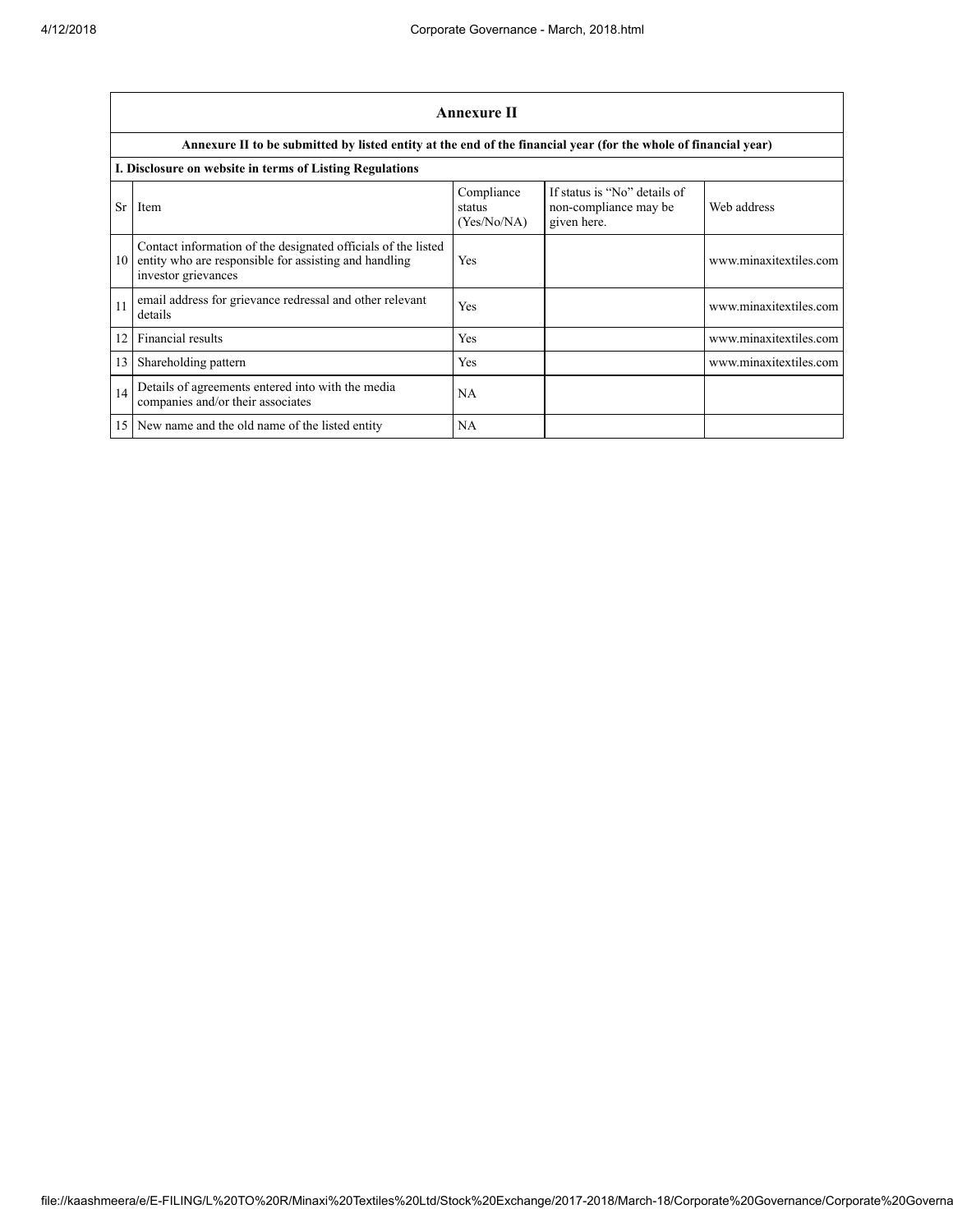|                | Annexure II                                                                                                          |                      |                                     |                                                                    |  |
|----------------|----------------------------------------------------------------------------------------------------------------------|----------------------|-------------------------------------|--------------------------------------------------------------------|--|
|                | <b>II. Annual Affirmations</b>                                                                                       |                      |                                     |                                                                    |  |
| <b>Sr</b>      | Particulars                                                                                                          | Regulation<br>Number | Compliance<br>status<br>(Yes/No/NA) | If status is "No" details of non-<br>compliance may be given here. |  |
| $\mathbf{1}$   | Independent director(s) have been appointed in terms of<br>specified criteria of 'independence' and/or 'eligibility' | 16(1)(b) &<br>25(6)  | Yes                                 |                                                                    |  |
| 2              | Board composition                                                                                                    | 17(1)                | Yes                                 |                                                                    |  |
| 3              | Meeting of Board of directors                                                                                        | 17(2)                | Yes                                 |                                                                    |  |
| $\overline{4}$ | Review of Compliance Reports                                                                                         | 17(3)                | Yes                                 |                                                                    |  |
| 5              | Plans for orderly succession for appointments                                                                        | 17(4)                | Yes                                 |                                                                    |  |
| 6              | Code of Conduct                                                                                                      | 17(5)                | Yes                                 |                                                                    |  |
| $\overline{7}$ | Fees/compensation                                                                                                    | 17(6)                | Yes                                 |                                                                    |  |
| 8              | Minimum Information                                                                                                  | 17(7)                | Yes                                 |                                                                    |  |
| 9              | Compliance Certificate                                                                                               | 17(8)                | Yes                                 |                                                                    |  |
|                | 10 Risk Assessment & Management                                                                                      | 17(9)                | Yes                                 |                                                                    |  |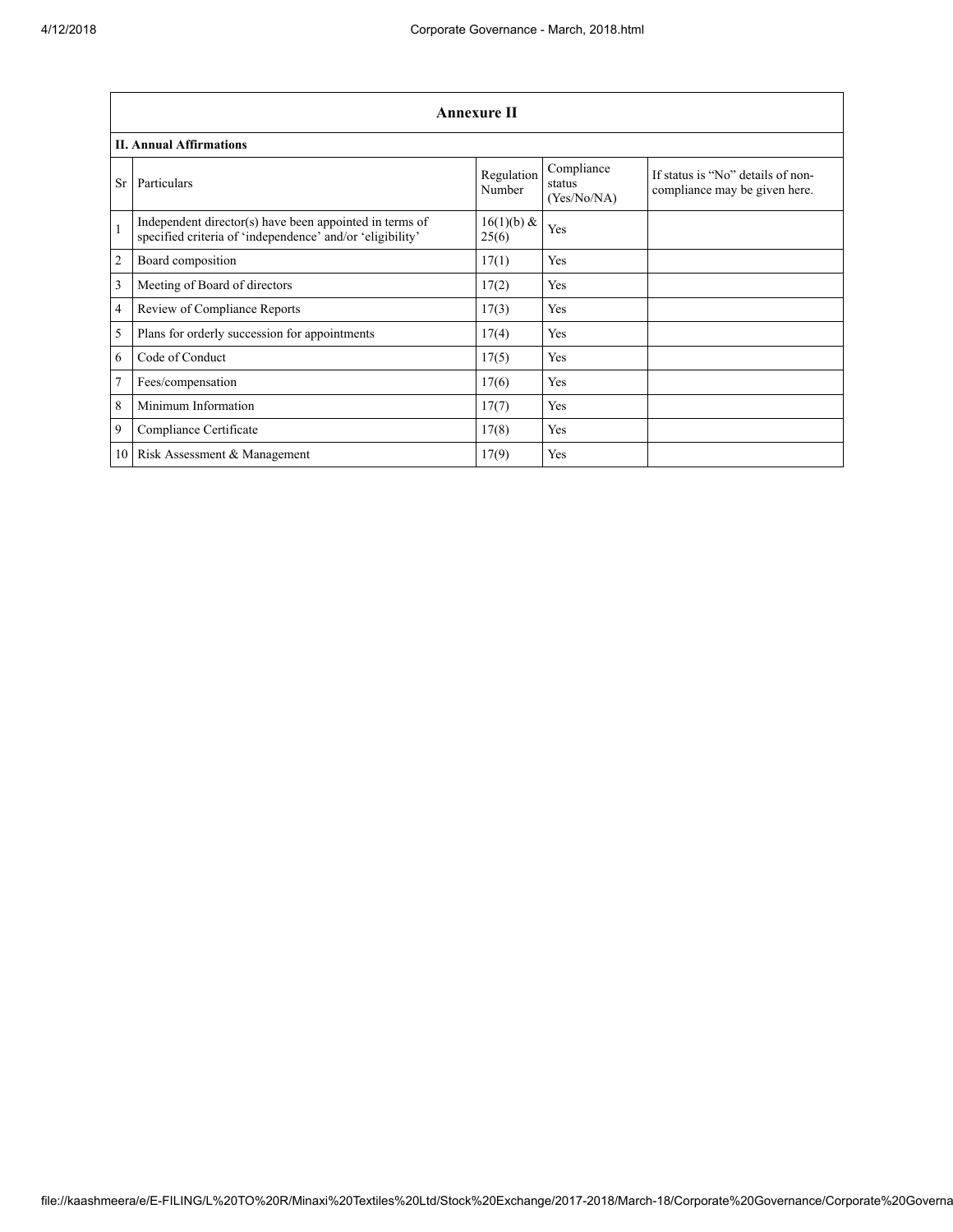|     | <b>Annexure II</b>                                                                 |                               |                                  |                                                                    |  |
|-----|------------------------------------------------------------------------------------|-------------------------------|----------------------------------|--------------------------------------------------------------------|--|
|     | <b>II. Annual Affirmations</b>                                                     |                               |                                  |                                                                    |  |
| Sr. | Particulars                                                                        | Regulation<br>Number          | Compliance status<br>(Yes/No/NA) | If status is "No" details of non-<br>compliance may be given here. |  |
| 11  | Performance Evaluation of Independent Directors                                    | 17(10)                        | Yes                              |                                                                    |  |
| 12  | Composition of Audit Committee                                                     | 18(1)                         | Yes                              |                                                                    |  |
| 13  | Meeting of Audit Committee                                                         | 18(2)                         | Yes                              |                                                                    |  |
| 14  | Composition of nomination & remuneration<br>committee                              | 19(1) & (2)                   | Yes                              |                                                                    |  |
| 15  | Composition of Stakeholder Relationship<br>Committee                               | 20(1) & (2)                   | Yes                              |                                                                    |  |
| 16  | Composition and role of risk management<br>committee                               | 21(1), (2), (3),<br>(4)       | NA                               |                                                                    |  |
| 17  | Vigil Mechanism                                                                    | 22                            | <b>Yes</b>                       |                                                                    |  |
| 18  | Policy for related party Transaction                                               | 23(1), (5), (6),<br>(7) & (8) | Yes                              |                                                                    |  |
| 19  | Prior or Omnibus approval of Audit Committee for<br>all related party transactions | 23(2), (3)                    | <b>NA</b>                        |                                                                    |  |
| 20  | Approval for material related party transactions                                   | 23(4)                         | NA                               |                                                                    |  |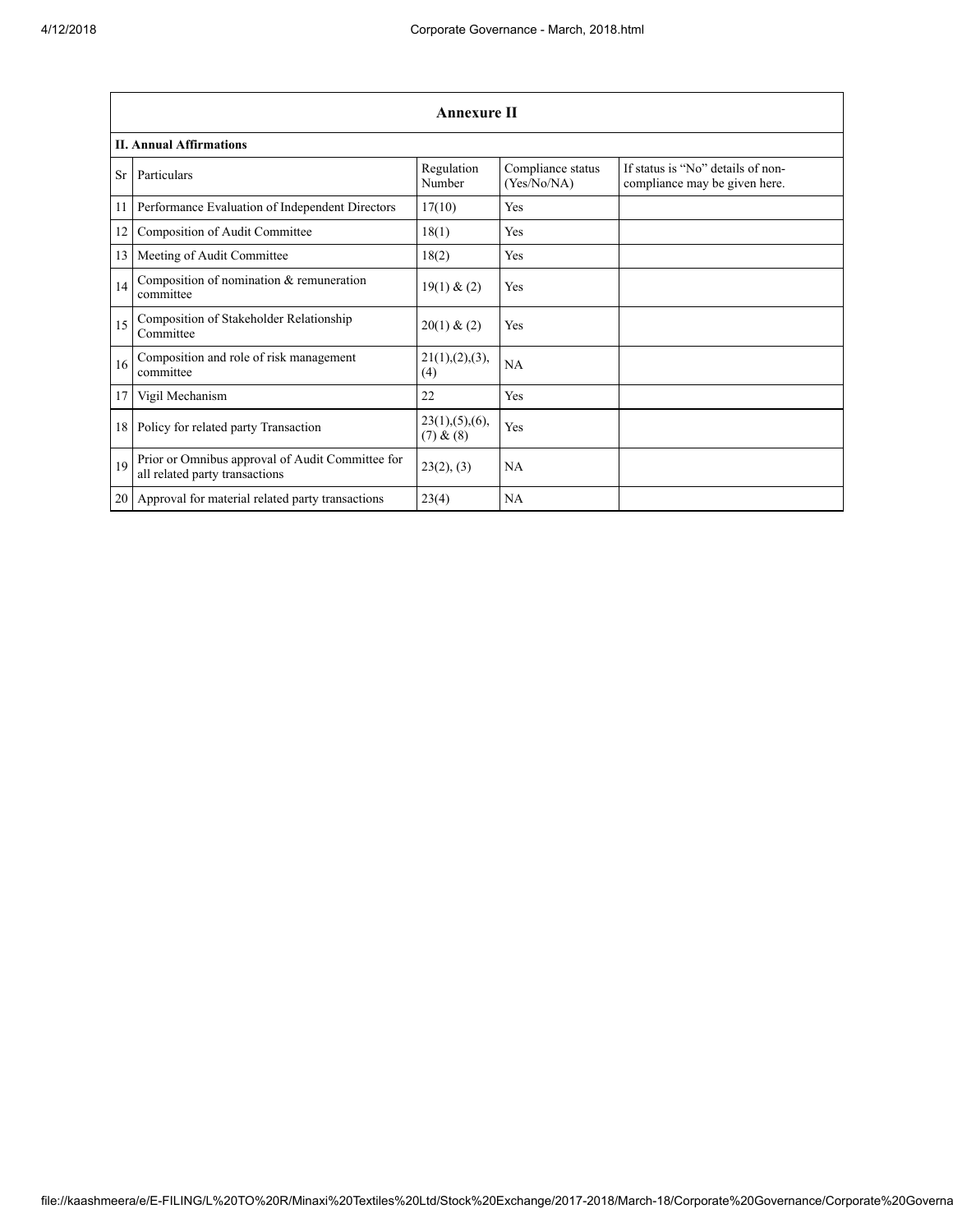|                 | <b>Annexure II</b>                                                                                                   |                                       |                                     |                                                                    |
|-----------------|----------------------------------------------------------------------------------------------------------------------|---------------------------------------|-------------------------------------|--------------------------------------------------------------------|
|                 | <b>II. Annual Affirmations</b>                                                                                       |                                       |                                     |                                                                    |
| <b>Sr</b>       | Particulars                                                                                                          | Regulation<br>Number                  | Compliance<br>status<br>(Yes/No/NA) | If status is "No" details of non-<br>compliance may be given here. |
| 21              | Composition of Board of Directors of unlisted material Subsidiary                                                    | 24(1)                                 | NA                                  |                                                                    |
| 22              | Other Corporate Governance requirements with respect to<br>subsidiary of listed entity                               | 24(2), (3),<br>$(4)$ , $(5)$ &<br>(6) | <b>NA</b>                           |                                                                    |
| 23 <sup>1</sup> | Maximum Directorship & Tenure                                                                                        | $25(1)$ &<br>(2)                      | Yes                                 |                                                                    |
| 24              | Meeting of independent directors                                                                                     | $25(3)$ &<br>(4)                      | Yes                                 |                                                                    |
| 25              | Familiarization of independent directors                                                                             | 25(7)                                 | Yes                                 |                                                                    |
| 26              | Memberships in Committees                                                                                            | 26(1)                                 | Yes                                 |                                                                    |
| 27              | Affirmation with compliance to code of conduct from members of<br>Board of Directors and Senior management personnel | 26(3)                                 | Yes                                 |                                                                    |
| 28              | Disclosure of Shareholding by Non-Executive Directors                                                                | 26(4)                                 | Yes                                 |                                                                    |
| 29              | Policy with respect to Obligations of directors and senior<br>management                                             | $26(2)$ &<br>26(5)                    | Yes                                 |                                                                    |
|                 | Any other information to be provided - Add Notes                                                                     |                                       |                                     |                                                                    |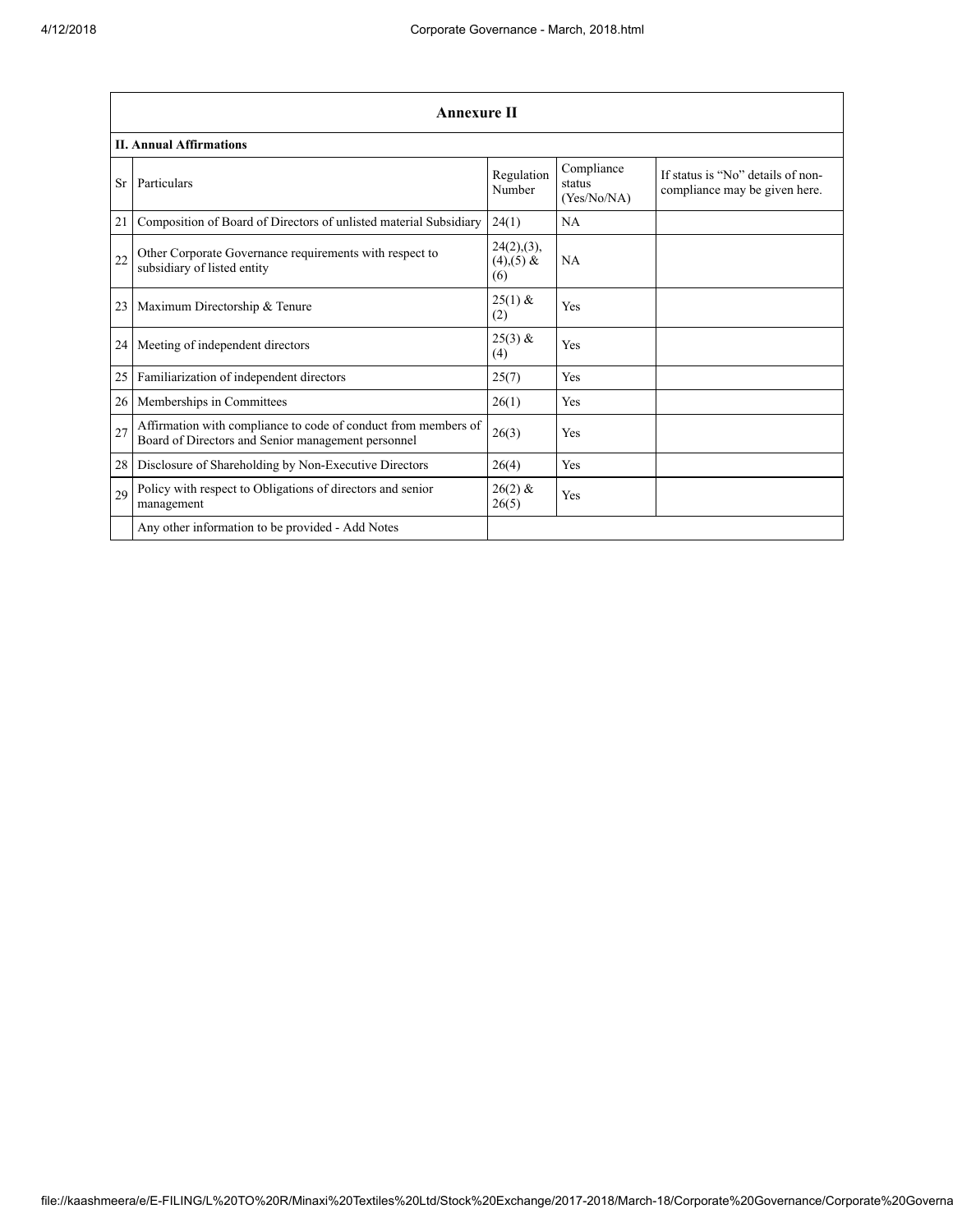| <b>Annexure II</b> |  |
|--------------------|--|
| Name of signatory  |  |
| Designation        |  |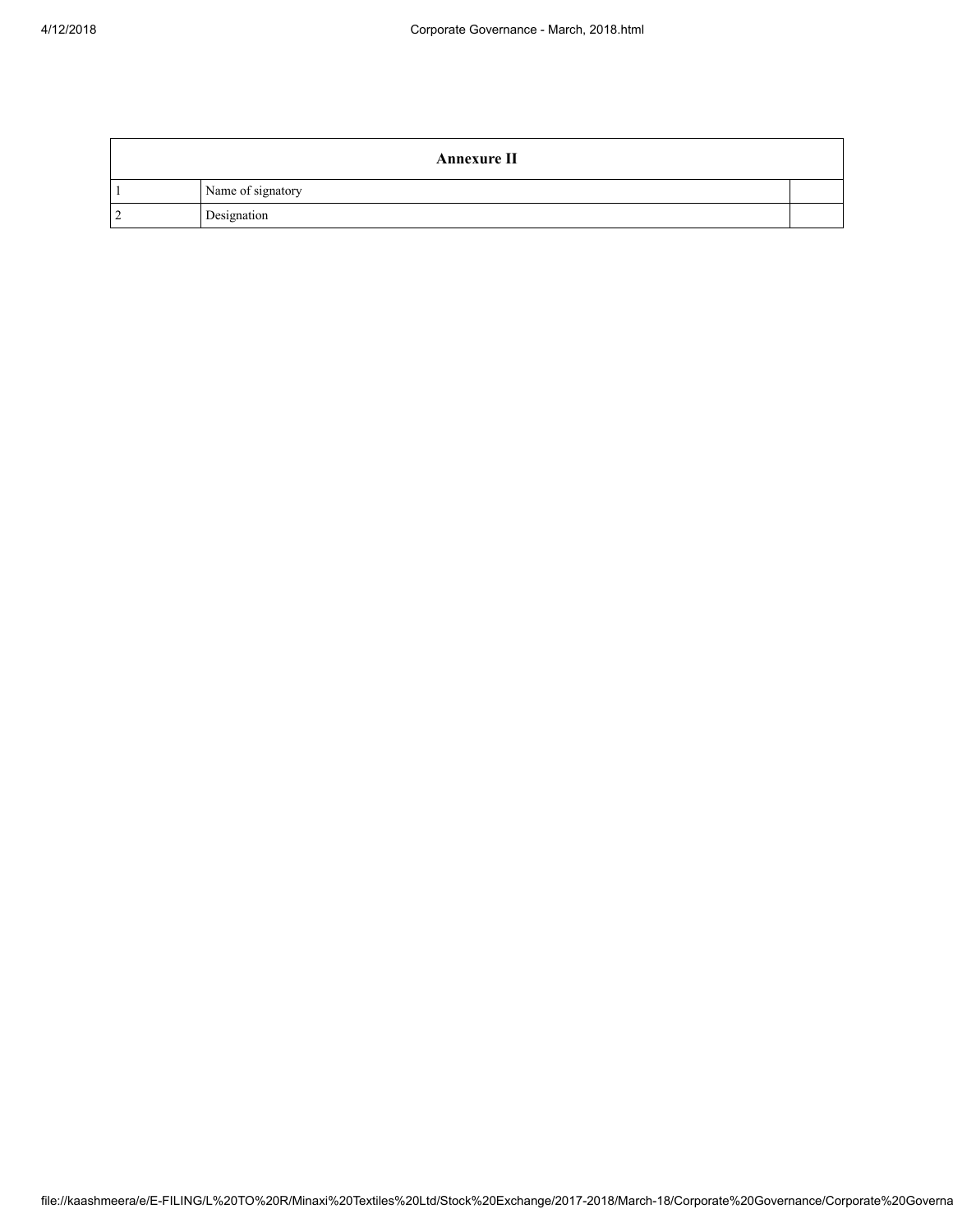|    | Annexure II                                                                                                                                                           |                                         |  |  |
|----|-----------------------------------------------------------------------------------------------------------------------------------------------------------------------|-----------------------------------------|--|--|
|    | <b>III.</b> Affirmations                                                                                                                                              |                                         |  |  |
| Sr | <b>Particulars</b>                                                                                                                                                    | <b>Compliance status</b><br>(Yes/No/NA) |  |  |
|    | The Listed Entity has approved Material Subsidiary Policy and the Corporate Governance requirements with<br>respect to subsidiary of Listed Entity have been complied | NA                                      |  |  |
|    | Any other information to be provided                                                                                                                                  |                                         |  |  |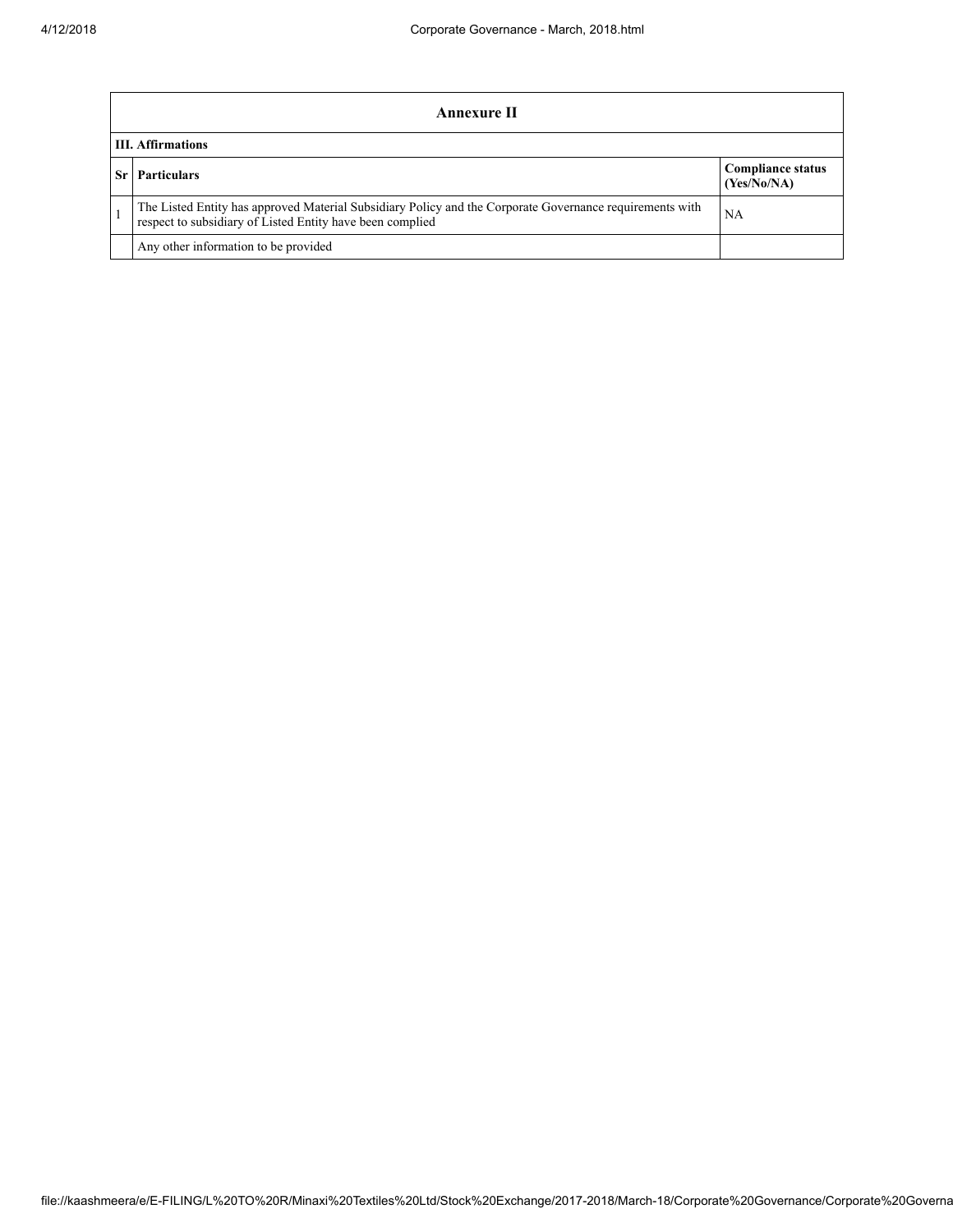|                | <b>Annexure II</b> |                    |  |
|----------------|--------------------|--------------------|--|
|                | Name of signatory  | Bharatbhai P.Patel |  |
| $\overline{2}$ | Designation        | Managing Director  |  |